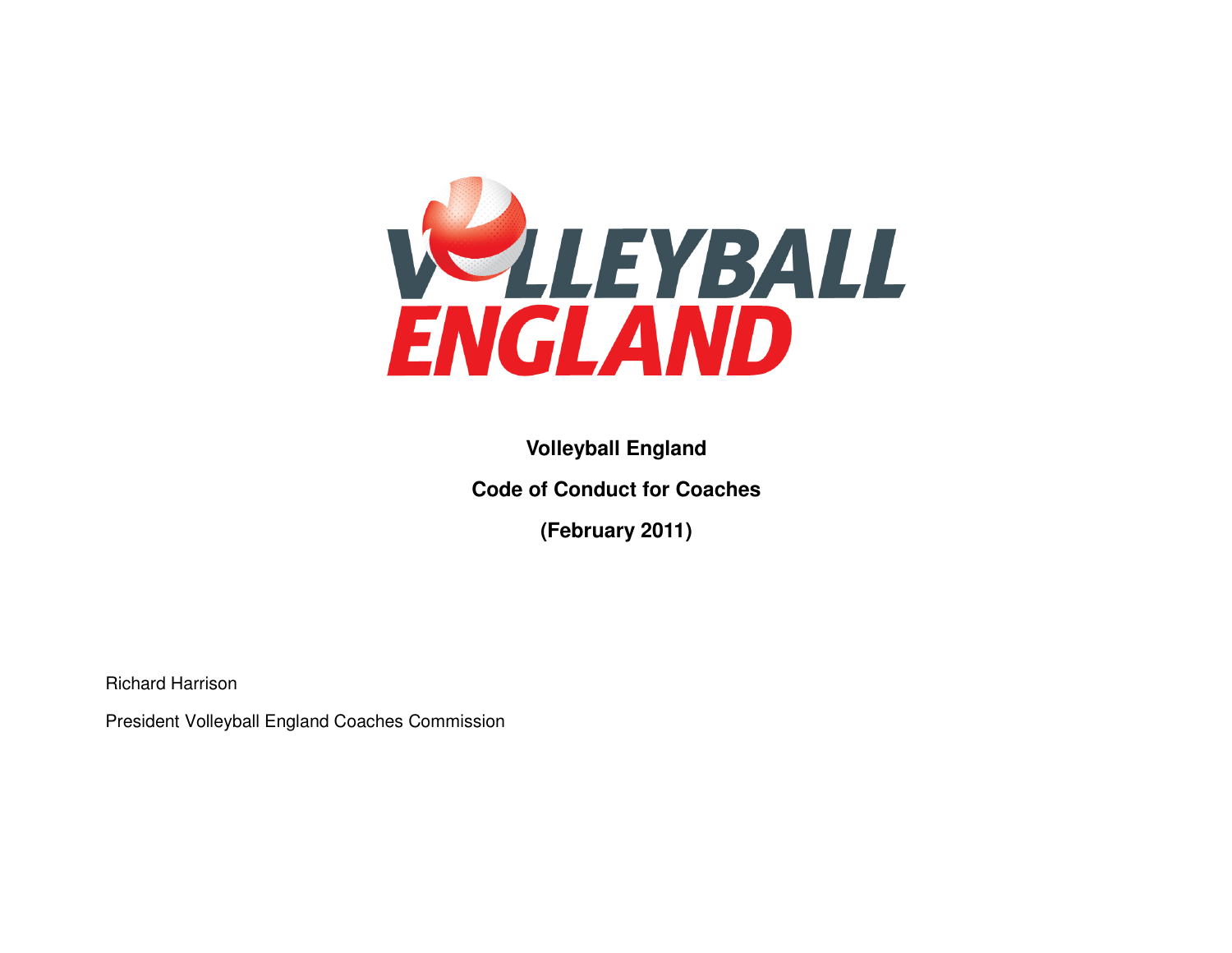## Introduction

The purpose of this Code of Conduct is to address and set the expected behaviour of coaches/leaders/tutors in Volleyball England and to inform and protect members of the public with whom they work.

Coaches are expected to:

- a) Maintain responsible association with Volleyball England through annual registration or licensing
- b) Continue personal and professional growth, remaining current on new developments in the field through continuing education
- c) Use their knowledge and professional expertise for the benefit of the people they serve
- d) Always strive to be truthful and present themselves, players, colleagues or other professionals in a positive light
- e) Respect the integrity, rights to confidentiality and protect the welfare of people they are working with
- f) Avoid discrimination in all of its forms

Volleyball England has produced a Child Protection Policy and all persons working with or in contact with children under the auspices of Volleyball England will be subject to this policy.

To maximise the benefits and minimise the risks to players, coaches must attain a high level of competence through appropriate qualifications and a commitment to ongoing training that ensures safe and correct practice.

This code:

• is a constituent part of a policy and procedure for dealing with allegations and complaints

• is used as the definitive guide and benchmark measure of coaching practice in determining any need for sanctions against a coach

Careless statements, verbal and written, and/or commitments made could be embarrassing and ultimately harmful to you personally and to Volleyball England.

It is important that all coaches, leaders and tutors adhere to the principles and guidelines presented in this Code of Conduct and make them part of your work in volleyball.



VE Coaches Code of Conduct February 2011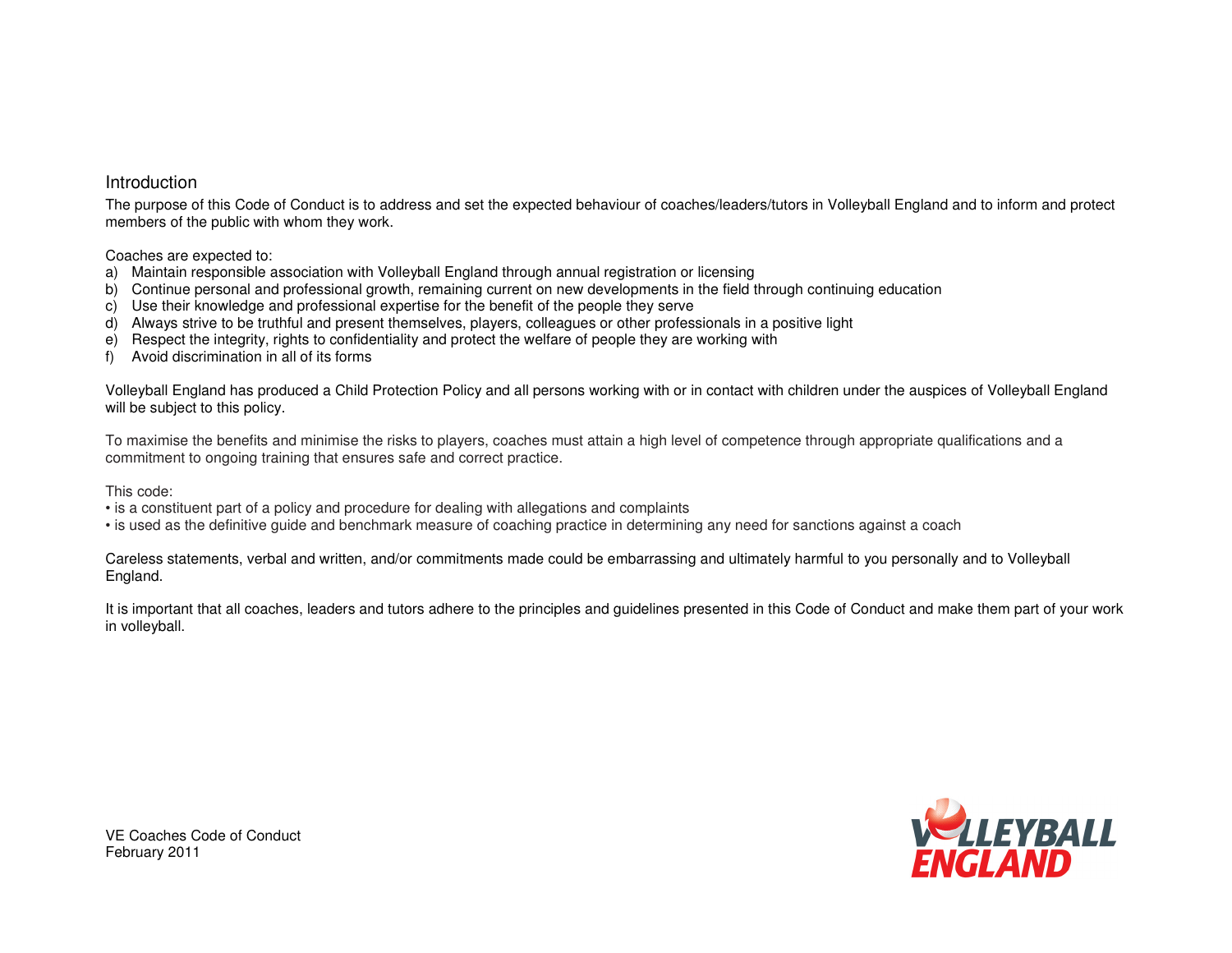## Principles

| <b>Principle</b> | <b>Statement</b>                                                                            | <b>Actions</b>                                                                                                                                                                                                                                                                                                                                                                                                                                                                                                                                                                                                                                                                                                                                                                                              |
|------------------|---------------------------------------------------------------------------------------------|-------------------------------------------------------------------------------------------------------------------------------------------------------------------------------------------------------------------------------------------------------------------------------------------------------------------------------------------------------------------------------------------------------------------------------------------------------------------------------------------------------------------------------------------------------------------------------------------------------------------------------------------------------------------------------------------------------------------------------------------------------------------------------------------------------------|
| Rights           | Coaches must respect and champion the rights of<br>every individual to participate in sport | Assist in the creation of an environment where<br>$\bullet$<br>every individual has the opportunity to<br>participate in a sport or activity of their choice<br>Create and maintain an environment free of<br>$\bullet$<br>fear and harassment<br>Recognise the right of all athletes to be treated<br>٠<br>as individuals<br>Respect the rights of others to hold values,<br>$\bullet$<br>attitudes and opinions that differ from their<br>own<br>Do not engage in discrimination based on age,<br>$\bullet$<br>gender, race, ethnicity, national origin, religion,<br>sexual orientation, marital status, disability,<br>language, socio-economic status<br>Be aware of academic pressures placed on<br>$\bullet$<br>student athletes and be flexible in your<br>conduct of training sessions and matches |



VE Coaches Code of Conduct February 2011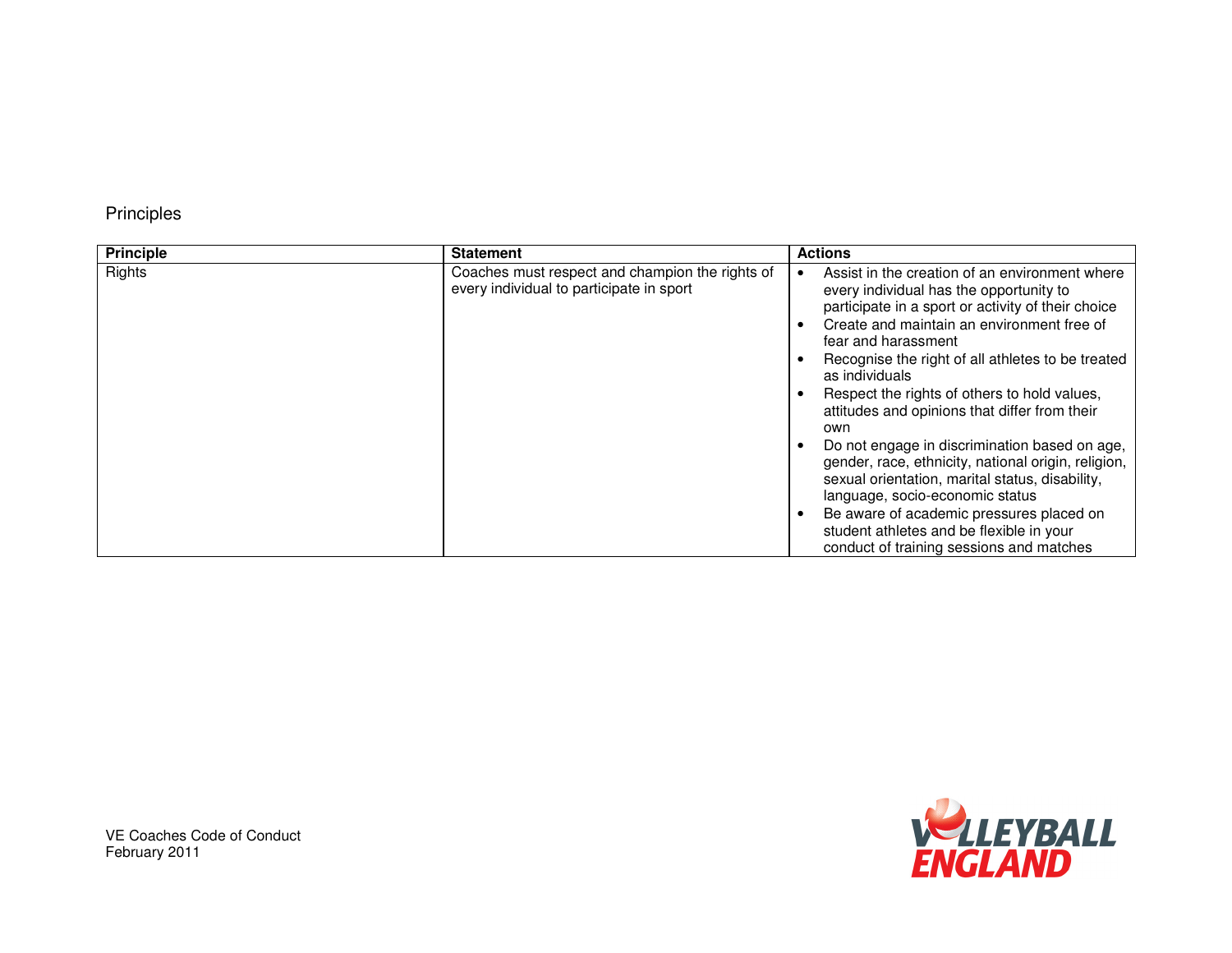| <b>Principle</b>                              | <b>Statement</b>                                                                                                           | <b>Actions</b>                                                                                                                                                                                                                                                                                                                                                                                                                                                                                                                                                                                                                                                                                                                                                                                                                                                                                                                                           |
|-----------------------------------------------|----------------------------------------------------------------------------------------------------------------------------|----------------------------------------------------------------------------------------------------------------------------------------------------------------------------------------------------------------------------------------------------------------------------------------------------------------------------------------------------------------------------------------------------------------------------------------------------------------------------------------------------------------------------------------------------------------------------------------------------------------------------------------------------------------------------------------------------------------------------------------------------------------------------------------------------------------------------------------------------------------------------------------------------------------------------------------------------------|
| Relationships                                 | Coaches must develop a relationship with athletes<br>(and others) based on openness, honesty, mutual<br>trust and respect. | All relationships with coaching staff and<br>athletes will be maintained on a professional<br>and confidential basis<br>Must not engage in behaviour that constitutes<br>any form of abuse or harassment (physical,<br>sexual, emotional, neglect, bullying)<br>Must take action if they have a concern about<br>the behaviour of an adult towards a child by<br>reporting any suspected cases of abuse<br>according to the Volleyball England Child<br><b>Protection Policies</b><br>Direct comments or criticism relative to the<br>performance, not the athlete<br>Strive to develop individual and team respect<br>for the ability of opponents<br>Encourage athletes to accept responsibility for<br>their own behaviour and performance in<br>training, participation and competition<br>Observe the rules of the game and encourage<br>athletes to adhere to the spirit of the rules<br>Comply with regulations concerning transfer of<br>players |
| Responsibilities<br><b>Personal Standards</b> | Coaches must demonstrate proper personal<br>behaviour and conduct at all times.                                            | Consistently display high personal standards<br>$\bullet$<br>in the use of language, manner, punctuality,<br>preparation and presentation<br>Project a favourable image of volleyball and of<br>coaching<br>Must be fair honest and considerate to<br>athletes and to others involved in their sport                                                                                                                                                                                                                                                                                                                                                                                                                                                                                                                                                                                                                                                     |